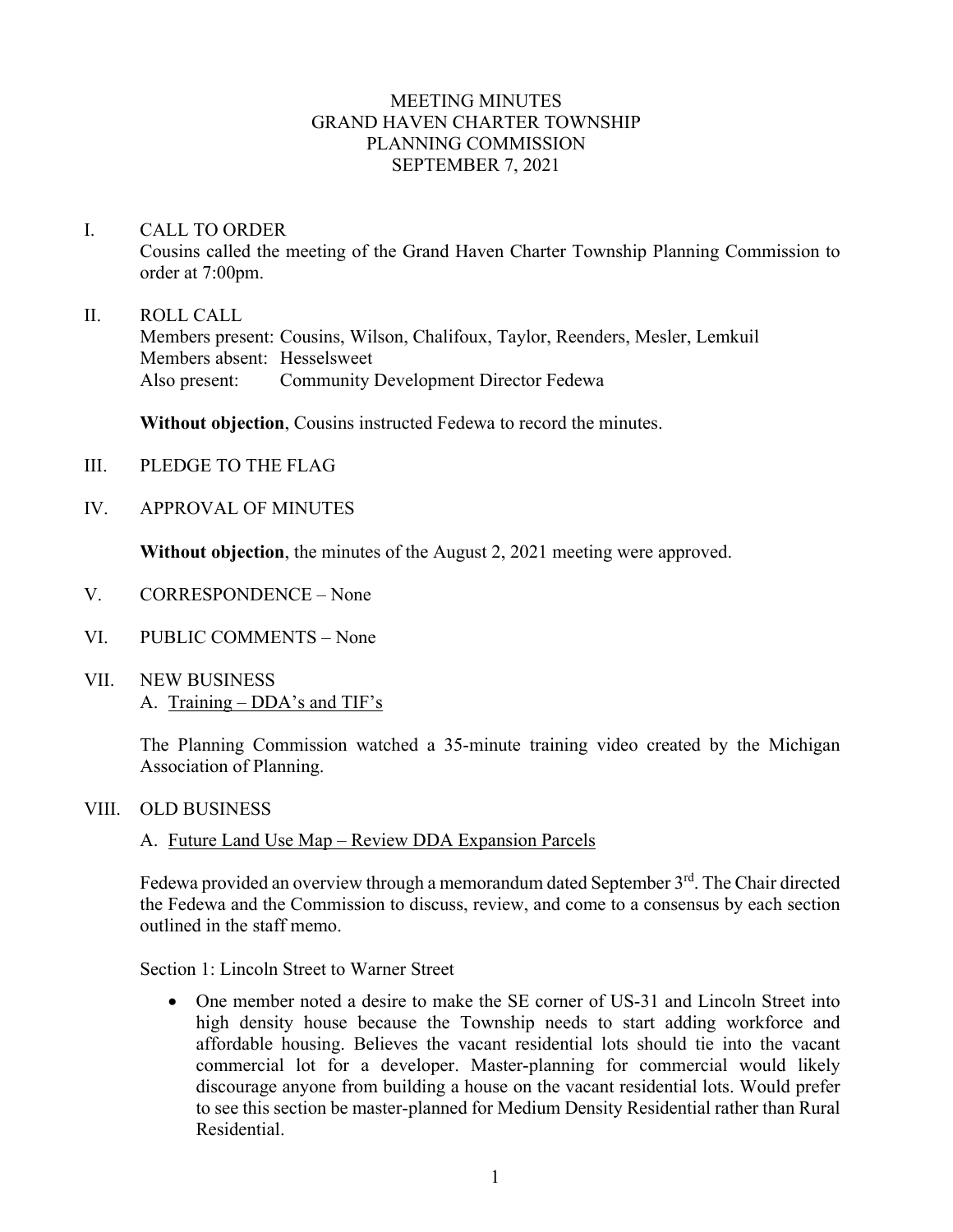• **Consensus**: Update the master-plan designation to Rural Residential instead of Agricultural.

Section 2: Warner Street to Buchanan Street

- Zoned commercial and mostly used commercial.
- **Consensus**: Update the master-plan designation to Commercial instead of Agricultural.

Section 3: Buchanan Street to M-45/Lake Michigan Drive

- Staff confirmed that parcels can have more than one master-plan designation as well as a zoning classification.
- Some concern was expressed on keeping certain parcels in the new DDA expansion area because the Township will be losing the additional revenue to the TIF tax capture.
	- o Discussed the DDA expansion will bring utilities to may new vacant lots and potential businesses. It is a trade-off.
- Reenders noted he is not "pro-development," but the Planning Commission's purpose is to "manage development."
- Chalifoux explained public funds should not be used to enhance a private developer's lot.
- **Consensus**:
	- o Update the master-plan designation to Commercial between Buchanan and MDOT Roadside Park, except the residential portion of the Boelkins property, which will be designated as Rural Residential.
	- $\circ$  Along 156<sup>th</sup> Avenue, remove the four residential parcels from the DDA expansion area and update master-plan designation to Rural Residential because it is unlikely the parcels will become a business use in the future.
	- $\circ$  The vacant parcel on M-45 directly east of the newly excluded parcels will have its master-plan designation updated to Commercial. This parcel is recommended to be kept within the DDA expansion area.

Section 4: M-45/Lake Michigan Drive to Winans Street

- With many of the properties being zoned and/or master-planned as Commercial the few that are not cohesive should be updated as such.
- **Consensus**:
	- o Update the master-plan designation for the vacant lot being used by the campground to Commercial instead of Agricultural.
	- o Update the master-plan designation for the Brolick landscape parcel to Commercial instead of Agricultural.
	- o Remove the residential parcel at the NW corner of US-31 and Winans from the DDA expansion area because it is unlikely to become a business use in the future.